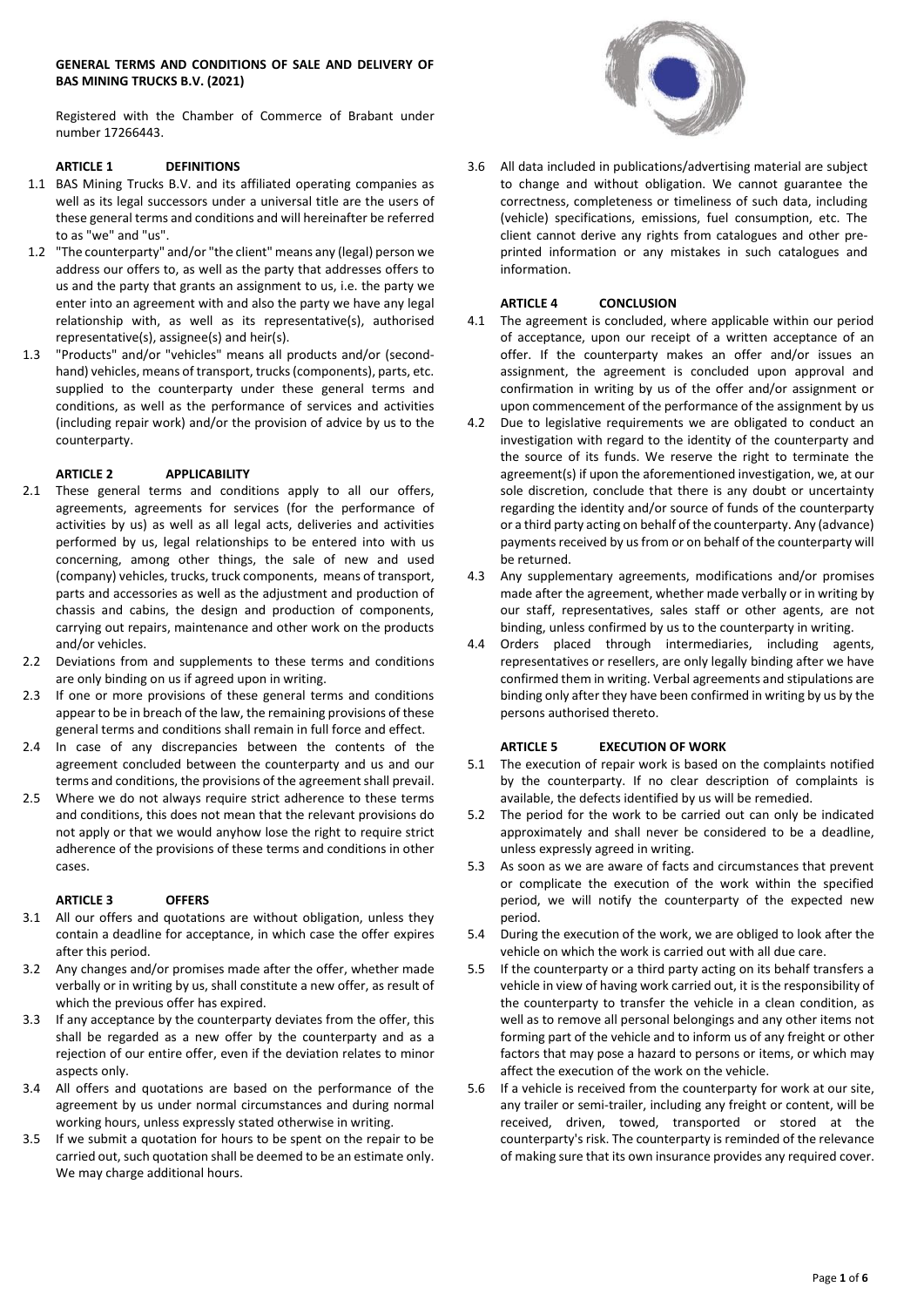## **ARTICLE 6 DATA AND INFORMATION**

- 6.1 We are only obliged to execute the assignment (further) if the counterparty has provided all data and information requested by us in the form and in the manner required by us. Additional costs arising from the fact that the counterparty did not, or did not timely or not properly, provide the requested data and information will be borne by the counterparty.
- 6.2 The counterparty is obliged to inform us promptly of facts and circumstances that may be relevant in relation to the performance of the assignment.
- 6.3 The counterparty guarantees the correctness, completeness and reliability of the data and information provided to us by it or on its behalf.

# **ARTICLE 7 PERFORMANCE OF THE ASSIGNMENT**

- 7.1 We determine the manner in which the assignment is performed and by which persons, while taking the wishes expressed by the counterparty into account as far as possible.
- 7.2 We will carry out the work to the best of our abilities and with all due care; however, we cannot guarantee the achievement of any intended result.
- 7.3 Timeframes for the completion of work are only final deadlines if expressly agreed in writing.
- 7.4 Unless it is established that performance of the assignment is permanently impossible, the agreement cannot be dissolved by the client on the ground that a time limit has been exceeded, unless we also fail to perform the agreement in part or in full within a reasonable period imposed on us after the end of the agreed delivery time.

# **ARTICLE 8 PRICES**

- 8.1 The prices quoted by us are net prices and are exclusive of VAT and other government charges and/or third-party charges with regard to the sale and/or delivery and/or performance of the agreement and are based on delivery from our business location, except as otherwise agreed in writing.
- 8.2 The prices quoted by us are in euros or in another currency agreed by us; any exchange differences are at the counterparty's risk, unless otherwise agreed in writing.
- 8.3 The prices quoted by us are based on the daily and/or hourly rates and specifications applicable at the time of the conclusion of the agreement and on the performance of the agreement under normal circumstances.
- 8.4 We reserve the right to charge a proportionate price increase to the counterparty if, after the conclusion of the contract, an increase occurs in one or more price-determining factors and/or statutory levies, including labour costs, contributions, materials, and exchange rate fluctuations*.*
- 8.5 The provisions of Article 8.4 also apply if the changes to the pricedetermining factors referred to are the result of circumstances that were already foreseeable at the time of conclusion of the agreement.
- 8.6 If the application of Article 8.4 leads to a price increase of 20% or more and the price increase does not result from the law, the counterparty has the right to dissolve the agreement by registered letter within one week after we have announced the increase of the agreed price.
- 8.7 If not expressly agreed otherwise in writing, delivery costs, service costs and costs for transport and shipping, etc., are never included in our price. Unless otherwise agreed in writing, the workshop rates do not include the costs of materials, parts, and any third-party costs.
- 8.8 Price increases resulting from additions and/or modifications to the agreement are for the account of the counterparty.
- 8.9 Costs incurred as a result of the counterparty failing to allow the performance of the agreement and/or because circumstances arise that are attributable to the counterparty, as a consequence of which our costs have arisen, are charged by us to the counterparty.

# **ARTICLE 9 DELIVERY**

- 9.1 Delivery times are determined by mutual agreement, however, delivery times and/or delivery dates specified by us will never be considered final deadlines, unless otherwise agreed in writing. In the event of late delivery and/or completion, we require to be given a notice of default in writing, stating a reasonable period of time for performance. In any case, a reasonable period of time shall be the time considered reasonable in the industry.
- 9.2 If exceeding the delivery period is not attributable to us, the counterparty cannot claim compensation or dissolution of the agreement.
- 9.3 The stated delivery dates and/or dates for completion are based on the working conditions applicable at the time of conclusion of the agreement and the timely delivery of the materials and/or parts ordered by us for the performance of the agreement.
- 9.4 Unless otherwise agreed in writing, delivery will take place EX WORKS (Incoterms 2020) at our business premises in Veghel, The **Netherlands**
- 9.5 If we are responsible for transport/shipment of the goods, at request of the other party, or if the agreed parity of the ICC INCOTERMS lays this responsibility on us, the time, method of transport/shipment and route shall be at our discretion. The concerned (transport) insurance shall be effected by us only at the express request of the other party; all related costs are to be borne by the latter.
- 9.6 The counterparty is obliged to take receipt of the goods or services delivered by us at the time of delivery as indicated by us with at least two weeks prior notice, failing which will result in the counterparty being in default immediately. Consequently, we will store the goods at the expense and risk of the counterparty. All resulting costs (including the costs of delivery, storage, insurance and garaging) and damage, in total amounting to a fixed 0,15% of the gross sales value of the product and/or vehicle per week (hereinafter: the "storage charge"), will be charged to the counterparty.

# **ARTICLE 10 CANCELLATION**

- 10.1 The counterparty is entitled to cancel the orders placed. A notice of cancellation must be given in writing before the agreed delivery date. The counterparty is obliged to pay us a cancellation fee equal to the cancellation fee as referred to in article 12.2 and, if applicable the storage charge as referred to in article 9.6.
- 10.2 Uncollected orders may be re-offered to the counterparty. In that case, the invoice amount will be increased by the costs incurred, including storage costs.

# **ARTICLE 11 RISK**

- 11.1 The risk of the products and vehicles sold will transfer from us to the counterparty at the time of delivery. In case of the sale of a vehicle, the counterparty is obliged to insure the vehicle from the moment of delivery.
- 11.2 The ownership of the products sold will transfer from us to the counterparty after delivery and after the counterparty has paid the full purchase price and fulfilled any further obligations towards us under the agreement.
- 11.3 During the period in which the ownership of a vehicle has not yet transferred to the counterparty in accordance with Article 11.2 although delivery has already taken place, the counterparty shall keep the vehicle insured under a third-party liability insurance and comprehensive insurance, and it is not permitted to alienate the vehicle, encumber, pledge, rent, lend or otherwise provide the vehicle to third parties or to provide it to third parties as a security. The counterparty will indemnify us against third-party claims on the vehicle during the aforementioned period.
- 11.4 The vehicles offered for repair by the counterparty must be delivered to us. The transport of these vehicles takes place at the expense and risk of the counterparty.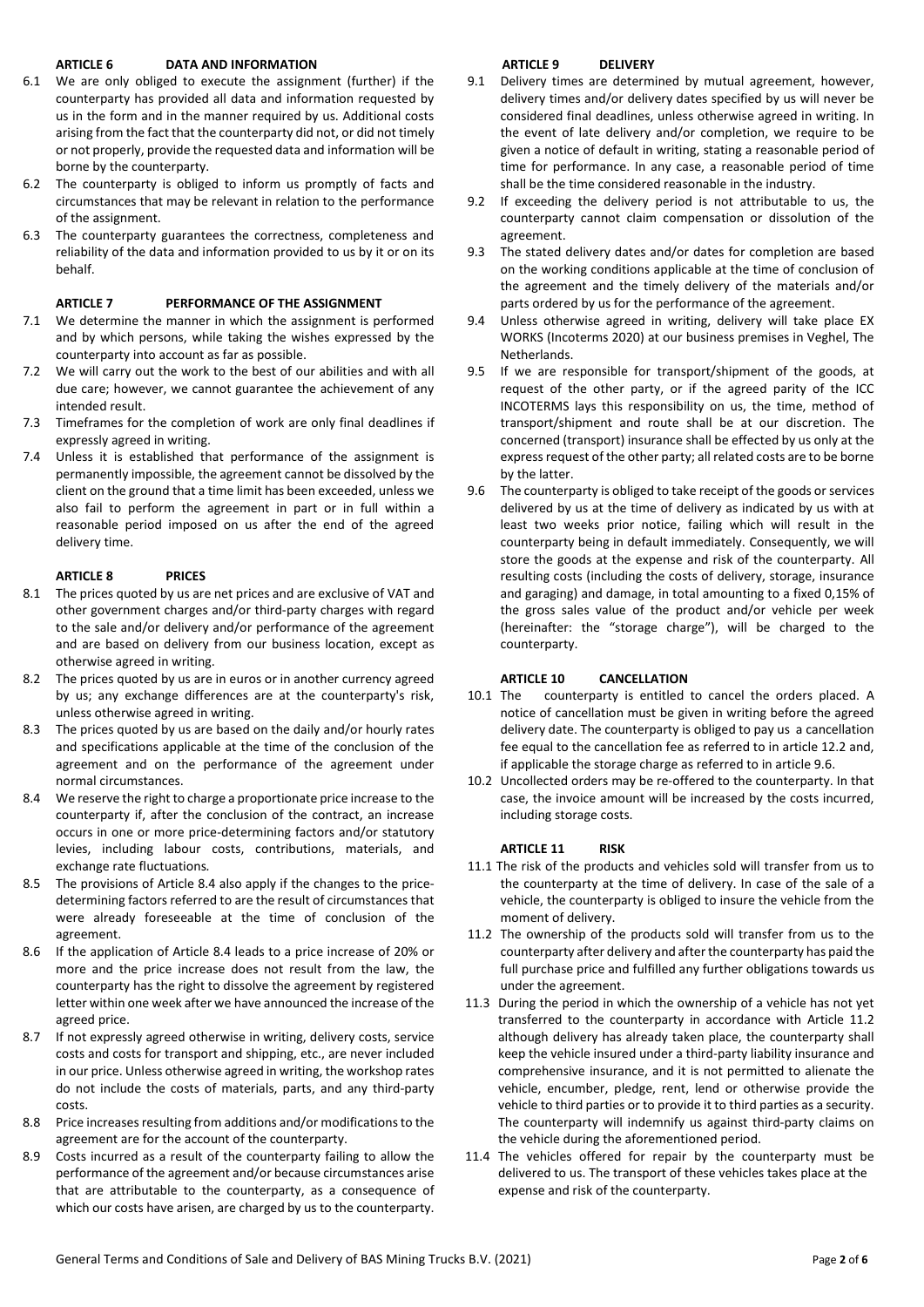- 11.5 The vehicles to which works are performed by us at the request of the counterparty are located at or in the vicinity of our sites at the risk of the counterparty. The counterparty states that it or the party entitled has, in respect of the vehicle concerned, made sure that the vehicle is adequately insured – even when it is located in the vicinity of our premises – both under the statutory liability for motor vehicles and for damage, theft and other forms of pecuniary disadvantage in relation to the vehicle. The counterparty indemnifies us against all claims of third parties in this respect.
- 11.6 The client shall not be engaged in reselling and shall not represent itself as an (authorised) reseller of new vehicles. This means, in particular, that all new vehicles are sold by us under the express condition that the client will not resell the vehicle for commercial reasons in new condition, nor enter into a lease agreement providing for a transfer of ownership or an option to purchase the vehicle before the expiry of the agreement.

#### **ARTICLE 12 PAYMENT**

12.1 For offers and agreements concerning the sale/purchase of vehicles, unless otherwise agreed in writing, the counterparty is obligated to make a first down payment of 15% of the gross sales value, within one week after conclusion of the agreement. The counterparty is obliged to make an additional down payment of 35% of the gross sales value at the time of delivery of the concerned vehicle(s) from the manufacturer to BAS Mining Trucks. If other (advance) payment percentages were agreed upon, those percentages shall be regarded as if referred to in this article. At all times the full payment must be made before delivery of the

goods. We shall inform the counterparty of the delivery times and due dates with at least two weeks' notice.

- 12.2 In the event of failure of a payment within the relevant due dates as referred to in article 12.1 and/or the concerned agreement(s), and the subsequent expiry of the due date as mentioned in our notice of default, we are entitled to dissolve the agreement(s) and/or charge a cancellation fee to the counterparty, to the amount of 15% of the gross sales value, as compensation for the costs incurred by us. This cancellation fee may be withheld and setoff with the (down) payments made by the counterparty.
- 12.3 With regard to other offers/agreements as referred to in article 12.1, in the event of the failure of payment within the concerned due date(s), an interest shall be payable pursuant to Book 6, article 119a in conjunction with Book 6, article 120 of the Dutch Civil Code, or the statutory interest if this is higher, whereby part of the month applies as a full month, commencing on the first day following the expiry of the term of payment referred to in Article 12.1.
- 12.4 We reserve the right to charge any exchange rate differences by means of a proportionate price increase, should the counterparty fail to make any payment in a timely manner.
- 12.5 If any payment is not made in a timely manner, all of the counterparty's payment obligations, whether or not already invoiced, shall immediately be due and payable.
- 12.6 Payments made by the counterparty at all times serve to settle all penalty's, charges, interest and costs due and subsequently to settle the claims arising from the agreement which have been due and payable longest, even if the counterparty mentions that the payment is intended for the settlement of another claim.
- 12.7 Any payment discounts agreed in writing lapse if the payments have not been received within the agreed payment term.
- 12.8 The counterparty is not entitled to refuse or suspend the fulfilment of its payment obligation on the basis of alleged defects in the products/services and for any other reason whatsoever, unless the defect is acknowledged by us as such. In that case, the counterparty is entitled to suspend a payment of up to 15% of the amount owed for the product concerned until the defect has been remedied.
- 12.9 BAS Mining Trucks and its affiliated companies including BAS Mining Trucks Peru S.A.C. (RUC No.: 20601739471), BAS Lease B.V. (CoC no. 16077239), BAS Rent B.V. (CoC no. 17215693), BAS Trucks B.V. (CoC no. 17103220), FleetcareXL B.V. (CoC no. 56198957), BAS Truck Center B.V. (CoC no. 16021586), Parts Company B.V. (CoC no.

17221169) and BTS GmbH & Co. KG (HRA no. 17922), are entitled to offset any claims that we owe to the counterparty with claims that the counterparty owes to us, and to invoke a right of suspension with regard to (one or more of) such claim(s), also if this such claim(s) arises from another agreement and/or legal relationship. BAS Mining Trucks and its affiliated companies, including but not limited to the aforementioned companies, and the counterparty agree (if necessary as a third party clause) that the right to offset has been extended and that therefore reciprocity is not necessary for the offsetting of claims.

- 12.10The counterparty is not allowed to offset its payment against any claims that the counterparty claims to have on us.
- 12.11 In the event of liquidation, insolvency, bankruptcy or moratorium on the part of the counterparty, the claims, for whatever reason (including those of the parties referred to in Article 12.9), shall be immediately due and payable by the counterparty.

#### **ARTICLE 13 SUSPENSION AND RIGHT OF RETENTION**

- 13.1 We are entitled to suspend our performance (including future partial deliveries) if the counterparty fails to fulfil one or more of its obligations or if any circumstances that we have become aware of give us good grounds to fear that the counterparty will not fulfil its obligations, except for mandatory legal provisions to the contrary.
- 13.2 We may exercise the right of retention on all matters of the counterparty to which the performance of the agreement relates and which we actually are in possession of under the agreement, if the counterparty wholly or partly fails to fulfil the obligations related to the performance of the agreement, or other agreements concluded with the counterparty.
- 13.3 We are entitled to claim the damage (including lost interest) we have suffered and the costs we have had to incur in relation to the care of the matters which we actually are in possession of, from the counterparty.

#### **ARTICLE 14 COMPLAINTS**

- 14.1 Any complaints relating to vehicles supplied by us (including quality and/or size) as well as to work carried out and invoice amounts, must be submitted to us in writing with an accurate specification of the facts to which the complaints relate, within 8 working days after receipt of the vehicle, after completion of the work, or after receipt of the invoice respectively. In the absence of such notification, the counterparty is deemed to have approved and accepted the delivered goods without any reservation. The right to complain lapses by the (continued) use of the delivered goods.
- 14.2 If it is reasonably not possible to discover the defect within the aforementioned period, the counterparty must submit its complaint to us in writing within 8 working days after it discovers the defect, provided that the counterparty demonstrates that it could not reasonably have discovered the defect earlier. Complaints in respect of defects discovered can no longer be submitted after the expiry of the warranty period and, in the event of a lack of clarity about this, after the end of one year upon delivery.
- 14.3 Minor deviations or deviations that are customary in the industry and deviations in quality, number, size or finishing, as well as differences in the execution of the work, shall not form grounds for complaints.
- 14.4 Complaints relating to certain products or with respect to certain activities shall be without prejudice to any of the counterparty's obligations with respect to other products or parts of the agreement.
- 14.5 The products that have been complained about can only be returned if we agree to this in writing. Products that are tailormade by us at the request of the counterparty cannot be returned unless we agree to this in writing. We reserve the right to charge the return costs to the counterparty.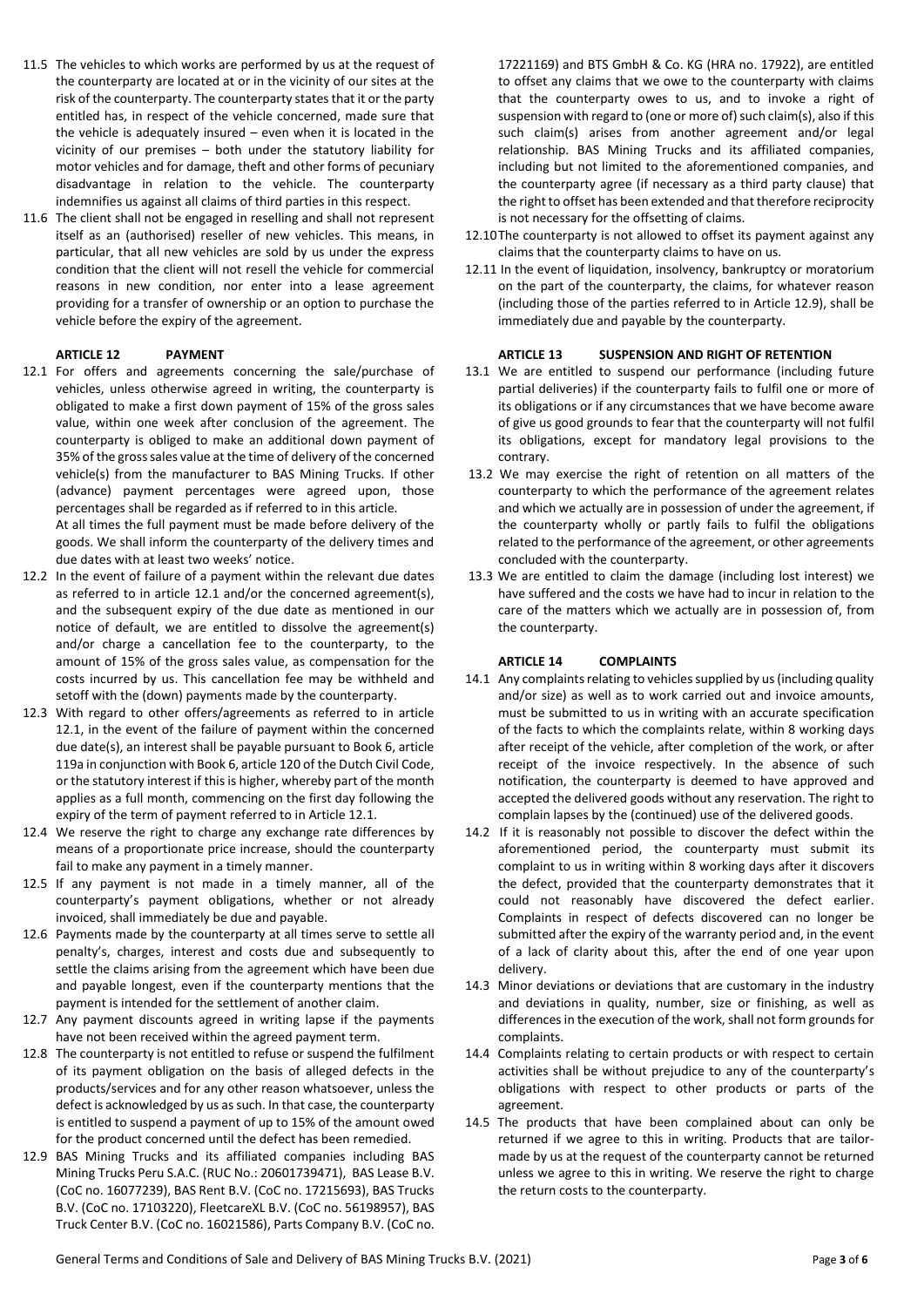- 14.6 Any complaints concerning defects will not be allowed if the products have been processed, or if these defects have not been reported within the above-mentioned time frames.
- 14.7 We shall be given the opportunity to inspect the products after the complaint is submitted, in which the counterparty shall provide its full cooperation. Complaints in respect of products that cannot be inspected by us cannot be submitted.
- 14.8 The counterparty can, in respect of us, not assert any claims regarding defects of products as long as the counterparty has any obligation towards us that has not yet been fulfilled, even if such obligation is not the equivalent of the complaint.

## **ARTICLE 15 WARRANTY**

- 15.1 If and insofar as the quality of the products to be delivered has not expressly been agreed, the counterparty may only lay claim to the quality that is customary in the industry.
- 15.2 The parts and/or materials replaced or left behind after work on the vehicle or object become our property, unless the parties agree otherwise in writing. In that case, the counterparty must take receipt of these parts and/or materials immediately after the delivery or completion of the vehicle or object.
- 15.3 New vehicles shall be subject to the warranty as determined in our Warranty booklet. New spare parts and accessories shall only be subject to the warranty provided by the manufacturer, importer and other suppliers.
- 15.4 For used vehicles, a guarantee is only provided if and as stipulated in the agreement.
- 15.5 No warranty is provided on used parts and accessories.
- 15.6 We warrant the skilful execution of the agreed work for a period of 3 months from the moment the vehicle has been made available to the counterparty after execution of the work, up to a maximum of 25,000 kilometres or 800 working hours, whichever expires first,.
- 15.7 Notwithstanding the foregoing, the warranty for performed works which we have a third party carry out in connection with the performance of the agreement is limited to the warranty that we can claim from such third party.
- 15.8 The warranty claims lapse if:
	- a. We are not given the opportunity to remedy the defects;

b. Third parties have, without our prior knowledge or consent, carried out work related to the (the remedying of the) defect, with respect to which the warranty is invoked;

- c. In case of improper use of the vehicle, including:
- use for purposes other than normal use;
- overloading

- modifications to software (settings) with which the vehicle has been equipped if these are not permitted or supported by the law and/or the manufacturer;

- use of wrong fuels and lubricants;

- maintenance other than prescribed by us or the manufacturer of the vehicle;

- incompetent driving, use and/or maintenance;

- accident, insufficient maintenance including but not limited to exceeding the maintenance intervals.

d. If modifications have been made to the vehicle by or on behalf of the counterparty, unless this has been done in full accordance with our written instruction or after written consent has been obtained from us;

e. The counterparty fails to fulfil the agreed payment obligations or its other obligations under the agreement.

- 15.9 The counterparty is furthermore obligated to provide evidence that the subject of which the warranty claim and/or complaint is invoked, had sufficient and timely maintenance and the vehicle was not overloaded. The absence of such convincing evidence shall invalidate the right to claim warranty and/or compensation.
- 15.10The warranty on work is limited to the re-execution at our expense of the original work carried out by us. The travel and/or transport costs to be incurred by us in relation to the execution of warranty work shall be borne by the counterparty. If we are of the opinion that the assignment has not been properly carried out and/or the

delivered goods do not perform properly, we will – at our discretion – repair or replace the goods, rectify the shortcoming, or apply a reasonable price reduction.

- 15.11 The warranty work carried out on the basis of this article shall be re-warranted under the same conditions.
- 15.12 The following items are excluded from the warranty:
	- emergency repairs;

- defects in materials or parts prescribed or made available by the counterparty;

- defects resulting from the designs, drawings, constructions or procedures provided by the counterparty or advice given by the counterparty;

- deviations in colour or quality of the polish which are considered permissible in the industry or that cannot be avoided.

# **ARTICLE 16 REGISTRATION AND CERTIFICATION**

- 16.1 The counterparty must assess whether the registration, vehicle and export documentation present or to be delivered by us is sufficient for import or registration in the country of destination. We shall not be in any way responsible or liable in this respect.
- 16.2 Unless we explicitly state otherwise in writing, the vehicles and/or machines as offered by us do not have CE-marking, EPA certification, MSHA certification, BMWT certification and/or other certifications. The counterparty should assess itself whether or not the vehicles may be used for its intended purpose(s), in the area(s) of its intended use and if the vehicles are compliant to local legislation. We are neither responsible nor liable for this.

#### **ARTICLE 17 DAMAGE ASSESSMENT**

17.1 If we have conducted a damage assessment on behalf of the counterparty, the counterparty shall be obliged to pay all related costs to us unless the counterparty orders us to repair the defect in question or the counterparty purchases a new vehicle from us following the assessment.

### **ARTICLE 18 SALE WITH EXCHANGE**

- 18.1 If, in the event of the sale of a vehicle in exchange for a used vehicle, the counterparty continues to use the vehicle to be exchanged in anticipation of the delivery, the counterparty shall be obliged to look after the vehicle with all due care.
- 18.2 The ownership of the vehicle to be exchanged will only transfer to us at the moment we obtain the actual possession of this vehicle.
- 18.3 During the use referred to in paragraph 1 of this article, the risk for the vehicle shall be borne by the counterparty and all costs incurred, particularly of maintenance, and any damage caused by any cause whatsoever, also as a result of loss, including the situation that the valid complete vehicle registration certificate and/or certificate of registry, any other official documents and the complete set of keys are not or cannot be handed in, shall be borne by the counterparty.
- 18.4 If, in our opinion, at the time it is actually made available to us, the vehicle to be exchanged is no longer in the same condition as it was at the time the agreement was concluded, we are entitled to refuse the exchange and require payment of the agreed purchase price of the vehicle, or to re-value the vehicle to be exchanged and consider the actual value of the vehicle at such time.
- 18.5 If, in our opinion, the vehicle to be exchanged has defects which could only be found after the vehicle had effectively been supplied while according to objective measures it is an established fact that those defects were already present at the time of the conclusion of the agreement, the counterparty shall compensate us for the resulting loss. In this context, loss is taken to include the reduced value.

### **ARTICLE 19 RETENTION OF TITLE**

19.1 Notwithstanding the actual delivery, the ownership of the products and/or vehicles shall pass to the counterparty only after it has fulfilled all our claims concerning the consideration for the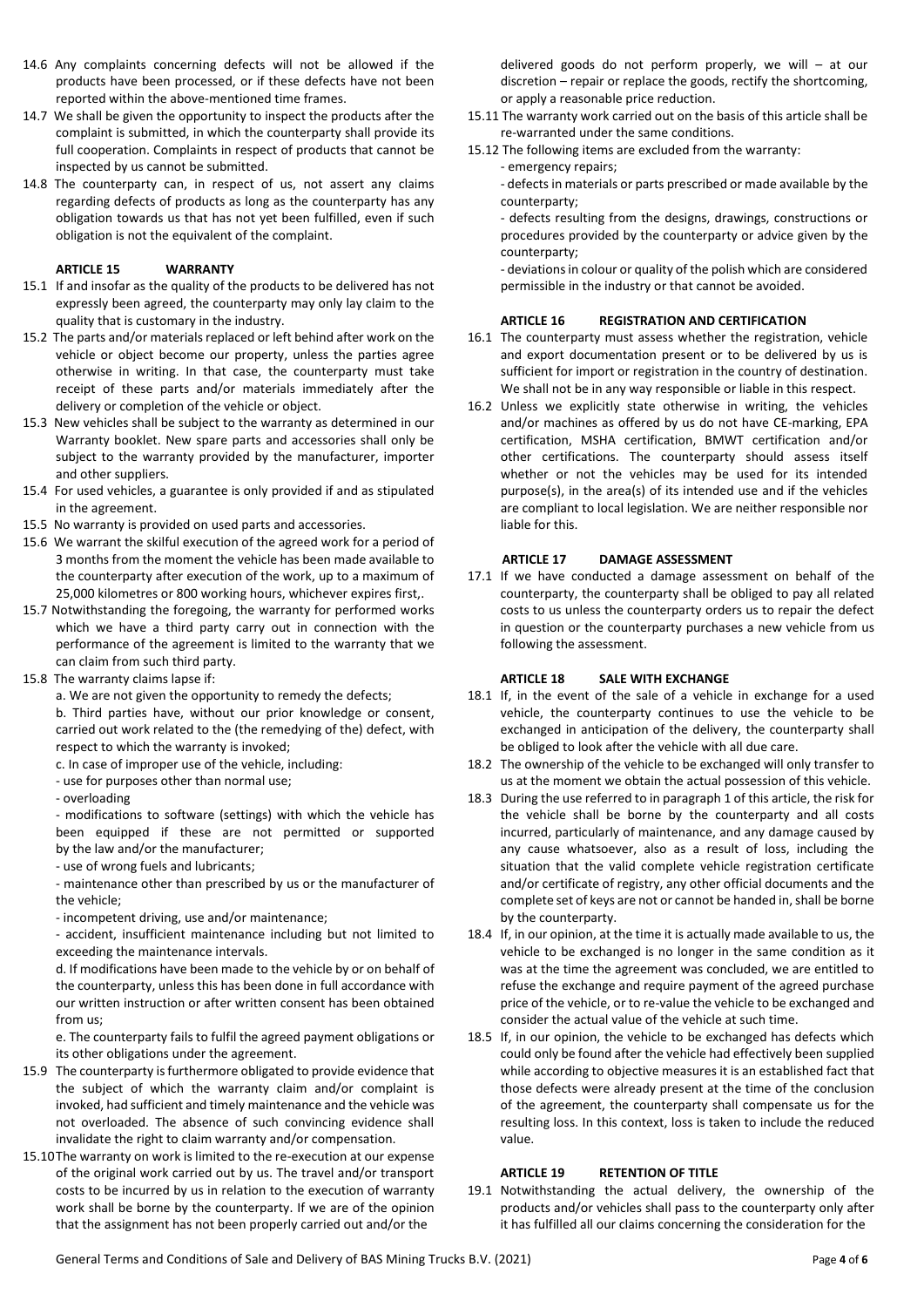products delivered or to be delivered by us to the counterparty under this agreement or under any similar agreement, and/or the work also carried out or to be carried out for the benefit of the counterparty under any similar agreement, as well as in respect of the claims regarding default in the performance of such agreements.

- 19.2 During the period that the ownership of a vehicle has not yet passed to the counterparty in accordance with the provisions of paragraph 1 of this article but actual delivery has already taken place, the counterparty must maintain a third-party liability insurance and a comprehensive insurance for the vehicle and will not be allowed to alienate the vehicle, or encumber, pledge, rent, lend or otherwise provide the vehicle to third parties or to transfer the vehicle to third parties as a security. If the vehicle is sold or transferred to a third party, the claim arising from the resale of the vehicle in respect of the third-party purchaser shall be secured through an undisclosed pledge in advance on our behalf, and the counterparty hereby undertakes to cooperate in any registration thereof. In the event of accession and/or specification of products delivered and/or manufactured, a lien is established on the product of which our product has become a constituent. The counterparty will indemnify us against third-party claims on the vehicle during the aforementioned period.
- 19.3 During the period referred to in paragraph 2, the counterparty is obliged to return the products and/or sold vehicles to us in a good state of repair at our first request. If the counterparty fails to fulfil its payment obligations towards us or if we have good grounds to fear that it will fail to fulfil its obligations, we are entitled to take back the products delivered under retention of title at the expense of the counterparty.
- 19.4 The counterparty is obliged to keep the products delivered under retention of title with all due care and recognisable as our property.

## **ARTICLE 20 DISSOLUTION**

- 20.1 If, despite a demand stating a reasonable time limit, the counterparty fails to fulfil any (payment) obligation resulting from any agreement concluded with us, or fails to fulfil them properly or in good time, as well as in the event of a suspension of payment, application for or granting of a moratorium, bankruptcy, guardianship order or liquidation of the counterparty's company, we are entitled to dissolve the agreement or part thereof, without notice of default and without judicial intervention.
- 20.2 The dissolution causes any existing claims to become immediately due and payable. The counterparty is liable for the damage suffered by us, including interest and lost profits. These damages, including the cancellation fee as referred to in article 12.2 and the storage charge as referred to in article 9.6 may be withheld and setoff with any (down) payments made by the counterparty.
- 20.3 If the situations described in the provisions of paragraph 1 arise and the counterparty enjoys an advantage that it would not have had in the case of proper performance, we are entitled to compensation for our damage to the amount of the value of this benefit.
- 20.4 Except insofar as provided for in these general terms and conditions, the parties waive the right to (cause to) terminate the agreement with us in whole or in part.
- 20.5 As far as legally possible, the parties moreover waive the right to (cause to) annul the agreement concluded with us in whole or in part or to claim a change in the consequences thereof in a court of law.

# **ARTICLE 21 FORCE MAJEURE**

- 21.1 If a force-majeure situation delays or prevents the execution of the agreement, both we and the counterparty are entitled to dissolve the agreement in writing, without the other party being entitled to any claim for compensation.
- 21.2 Force majeure on our part includes any circumstance arisen beyond our control, preventing or delaying the normal performance of the agreement. In any case, the following situations apply as such circumstances resulting in force majeure:

- if the production or supply of a particular item is discontinued; - if we have sold the counterparty a vehicle that is to be exchanged, and this vehicle cannot be delivered to the counterparty due to circumstances we are not responsible for;

- loss, damage and/or delay during and caused by transport, extreme sickness absenteeism by staff, actions/measures at the customs, including (temporary) closure of certain geographical areas, fire, theft, and other severe disruptions in our company or at our supplier.

21.3 If the manufacturer, importer or supplier makes (construction) modifications to a product, we reserve the right to supply the modified product, provided that the modified product has at least the normal properties for use as the original product, as well as the special properties for use, if and to the extent agreed in writing between us and the counterparty.

# **ARTICLE 22 LIABILITY**

- 22.1 Except for intent or deliberate recklessness on our part or that of our managers (including managerial subordinates), our liability is limited to our warranty obligations as defined in Article 15 and we shall not be liable for any damage whatsoever, irrespective of whether that claim is based on a contract concluded with us, tort or otherwise.
- 22.2 If we are liable for damage, our liability shall at all times be limited to direct damage to goods or persons and never extend to any business damage or other consequential damage, including loss of income.
- 22.3 If we are liable for damage, our liability shall furthermore be limited to the price paid by the counterparty for the product or to an amount paid by the counterparty for the assignment, up to the current market value of the vehicle concerned.
- 22.4 If we believe there are reasons that prompt us not to apply the clauses set out in this article, our liability shall at all times be limited to such damage and to no more than the amount we are insured for or, given the practice customary in the industry, reasonably could have been insured for.
- 22.5 Any claim for compensation for damage and/or repair of the shortcoming and/or replacement of the item, on whatever account, shall expire at the earliest of the following times: if notification is not made in time or one year after delivery, installation or completion.
- 22.6 The counterparty is obliged to indemnify us and hold us harmless in respect of all claims by third parties for compensation of damage, costs or expenses for which our liability in these terms and conditions is excluded in respect of the counterparty.
- 22.7 We shall never be liable for damage caused by work related to the products that are not part of our normal work and which work is carried out by us by way of service at the explicit request of the counterparty. This work is done at the expense and risk of the counterparty. Nor are we liable for damage resulting from inaccuracies in free advice.
- 22.8 If this agreement concerns goods that we purchase or have purchased from third parties, our responsibility and/or liability is limited to the amount for which the supplier is responsible and/or liable in respect of us. This provision only applies insofar as the application of this provision is more favourable to the counterparty than the application of the above provisions.
- 22.9 We are not obliged to offer the counterparty replacement vehicles or to organise the transport of the vehicles, nor does the counterparty have a right to reimbursement of the costs of replacement transport.

# **ARTICLE 23 INTELLECTUAL PROPERTY RIGHTS**

23.1 All intellectual property rights and/or rights in respect of intellectual products that we develop or use in the performance of the assignment, including advice, procedures, (model) contracts, systems, system designs etc. accrue to us, to the extent they do not already accrue to third parties.